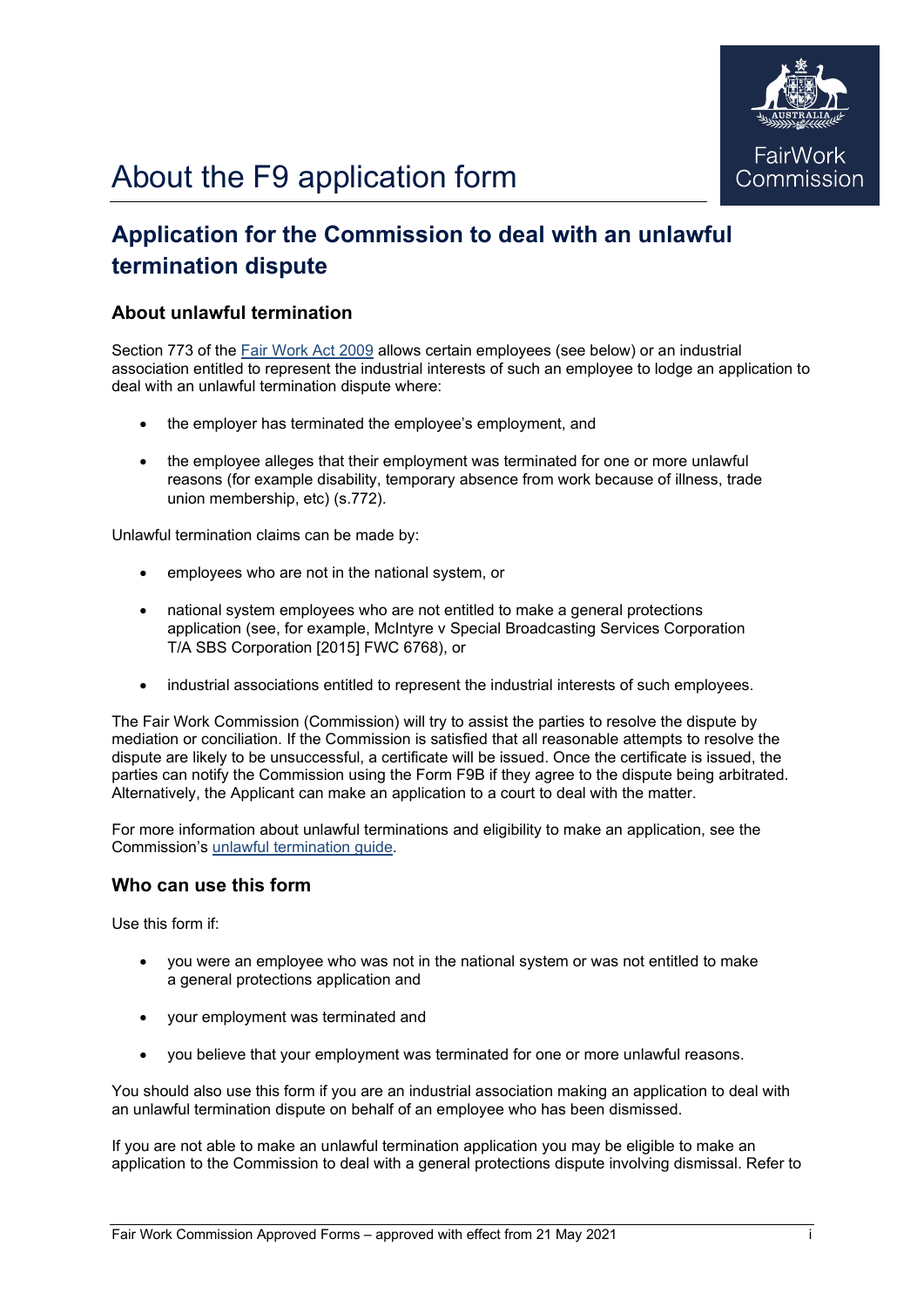the [General Protections Benchbook](https://www.fwc.gov.au/resources/benchbooks/general-protections-benchbook) for more information about who is covered by the national system and the differences between unlawful termination and general protections dismissal laws.

There are provisions in the [Fair Work Act 2009](https://www.legislation.gov.au/Series/C2009A00028) that are designed to prevent multiple claims being lodged for the same dismissal (see subdivision B of Division 3 of Part 6-1). For more information about the different types of dismissal claims and which one may be applicable to your circumstances, see [Termination of employment](https://www.fwc.gov.au/termination-of-employment) on the Commission's website.

## **Lodging your completed form**

1. **Lodge your application**, along with any accompanying documents, with the Commission within **21 calendar days** after your employment was terminated. You can lodge your application online using the Commission's [Online Lodgment Service \(OLS\)](https://www.fwc.gov.au/disputes-at-work/how-the-commission-works/lodge-application/online-lodgment-service) or by post, fax or email, or in person at the [Commission's office](https://www.fwc.gov.au/disputes-at-work/how-the-commission-works/commission-offices) in your state or territory.

**Note:** The Commission will provide a copy of your application and any other documents you lodge with the application (except the Fee Waiver form, where relevant) to the employer.

2. **Pay your application fee** when you lodge your application. The current application fee is available on the [Lodge an application](https://www.fwc.gov.au/disputes-at-work/how-the-commission-works/lodge-an-application) page on the Commission's website [www.fwc.gov.au.](http://www.fwc.gov.au/)

If payment of the fee will cause you financial hardship, you can apply to have the fee waived. You must apply to have the fee waived at the same time as you lodge your application. [Download the](https://www.fwc.gov.au/content/rules-form/waiver-application-fee)  [waiver form](https://www.fwc.gov.au/content/rules-form/waiver-application-fee) from the Commission's website.

## **Where to get help**

#### **Commission staff & resources**

Commission staff cannot provide legal advice. However, staff can give you information on:

- Commission processes
- how to make an application to the Commission
- how to fill out forms
- where to find useful documents such as legislation and decisions
- other organisations that may be able to assist you.

The Commission's website [www.fwc.gov.au](https://www.fwc.gov.au/) also contains a range of information that may assist.

#### **Throughout this form**



This icon appears throughout the form. It indicates information to help you complete the form.

#### **Legal or other representation**

Representation is where another person (such as a lawyer or paid agent, union official, family member or friend) speaks or acts on your behalf, or assists you in certain other ways in relation to your matter. There is no requirement for you to be represented at the Commission.

You will need permission from the Commission Member dealing with your matter if you wish to be represented by a lawyer or paid agent at a conference or a hearing, unless the lawyer or paid agent is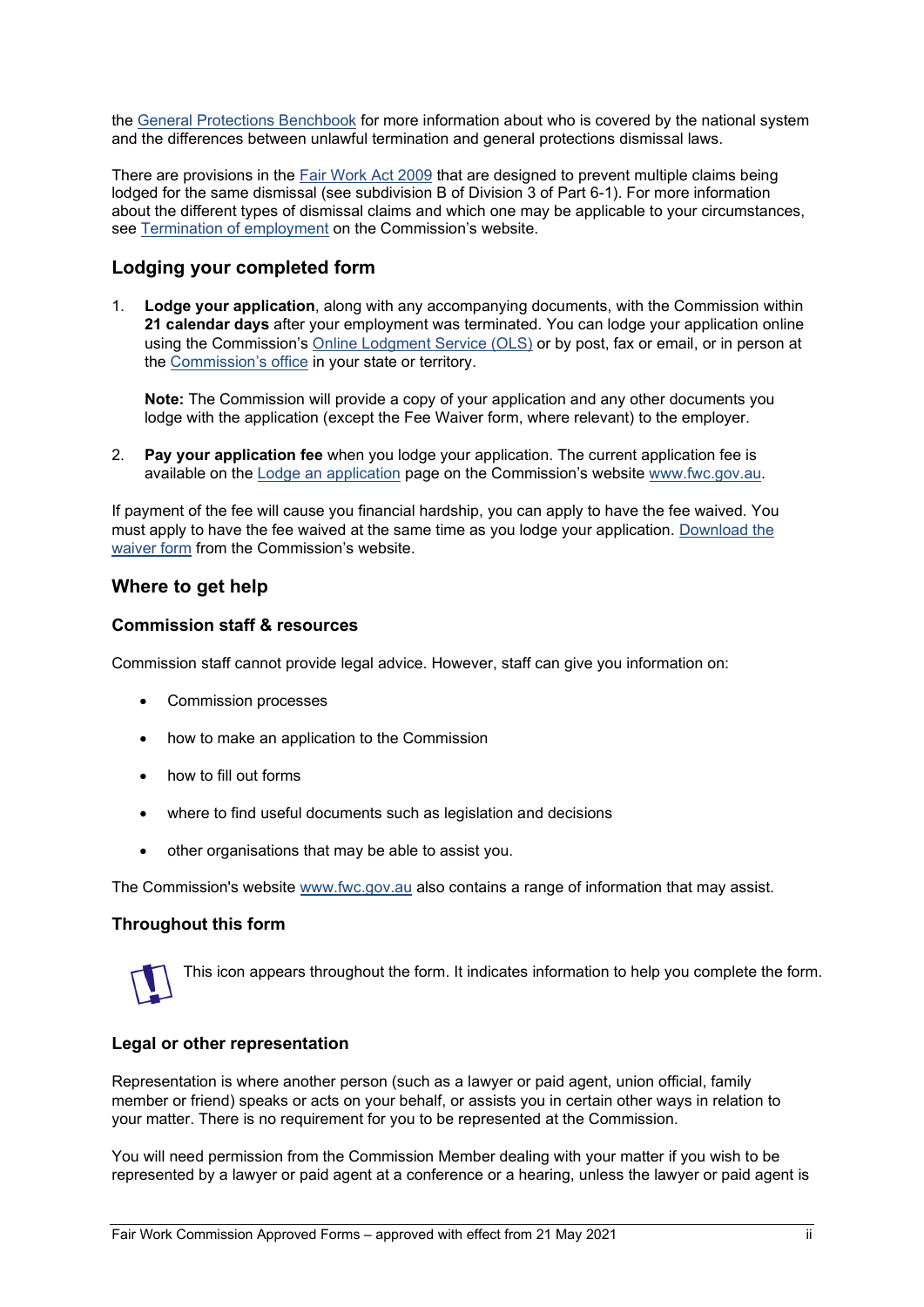an employee or officer of a union or a peak union body that is representing you. If you want to seek permission, you must lodge a Form F53 – Notice that a person: (a) has a lawyer or paid agent; or (b) will seek permission for lawyer or paid agent to participate in a conference or hearing.

You do not need permission to have a lawyer or paid agent prepare and lodge this application with the Commission.

For more information about representation by lawyers and paid agents, see section 596 of the [Fair](https://www.legislation.gov.au/Series/C2009A00028)  [Work Act](https://www.legislation.gov.au/Series/C2009A00028) 2009, rules 11, 12 and 12A of the [Fair Work Commission Rules 2013](https://www.legislation.gov.au/Series/F2013L02054) and the Commission's [practice note on representation by lawyers and paid agents.](https://www.fwc.gov.au/resources/practice-notes/lawyers-and-paid-agents)

## **Glossary of common terms**

**Applicant** – This is the person or organisation that is making an application.

**Jurisdictional objection** – This is a type of objection a Respondent can raise to an application. A Respondent can make this kind of objection if they think that the Commission, for a technical or legal reason, cannot hear the matter.

**Lawyer** – This is a person who is admitted to the legal profession by a Supreme Court of a State or Territory.

**Paid agent** – in relation to a matter before the Commission, is an agent (other than a bargaining representative) who charges or receives a fee to represent a person in the matter.

**Party** – A party is an Applicant, Respondent or another person or organisation involved in a matter or case that is brought to the Commission.

**Respondent** – The person or organisation responding to an application made by an Applicant.

**Service** – Serving a document means giving a copy of the document to a person or organisation, usually to the other party to the matter. You can serve a document in a number of ways, including by email, fax, express or registered post, or in person. Parts 7 and 8 of the Fair Work Commission Rules 2013 deal with service.

## **Privacy**

The Commission collects the information (including personal information) provided to it in this form in order to deal with the unlawful termination application. The information will be included on the case file, and the Commission may disclose the information to the other parties to this matter and to other persons. For more details of the Commission's collection, use and disclosure of this information, please see the [Privacy notice](https://www.fwc.gov.au/documents/documents/forms/form_f9-privacy.pdf) for this form, or ask for a hard copy to be provided to you.



**Remove this cover sheet** and keep it for future reference – it contains useful information.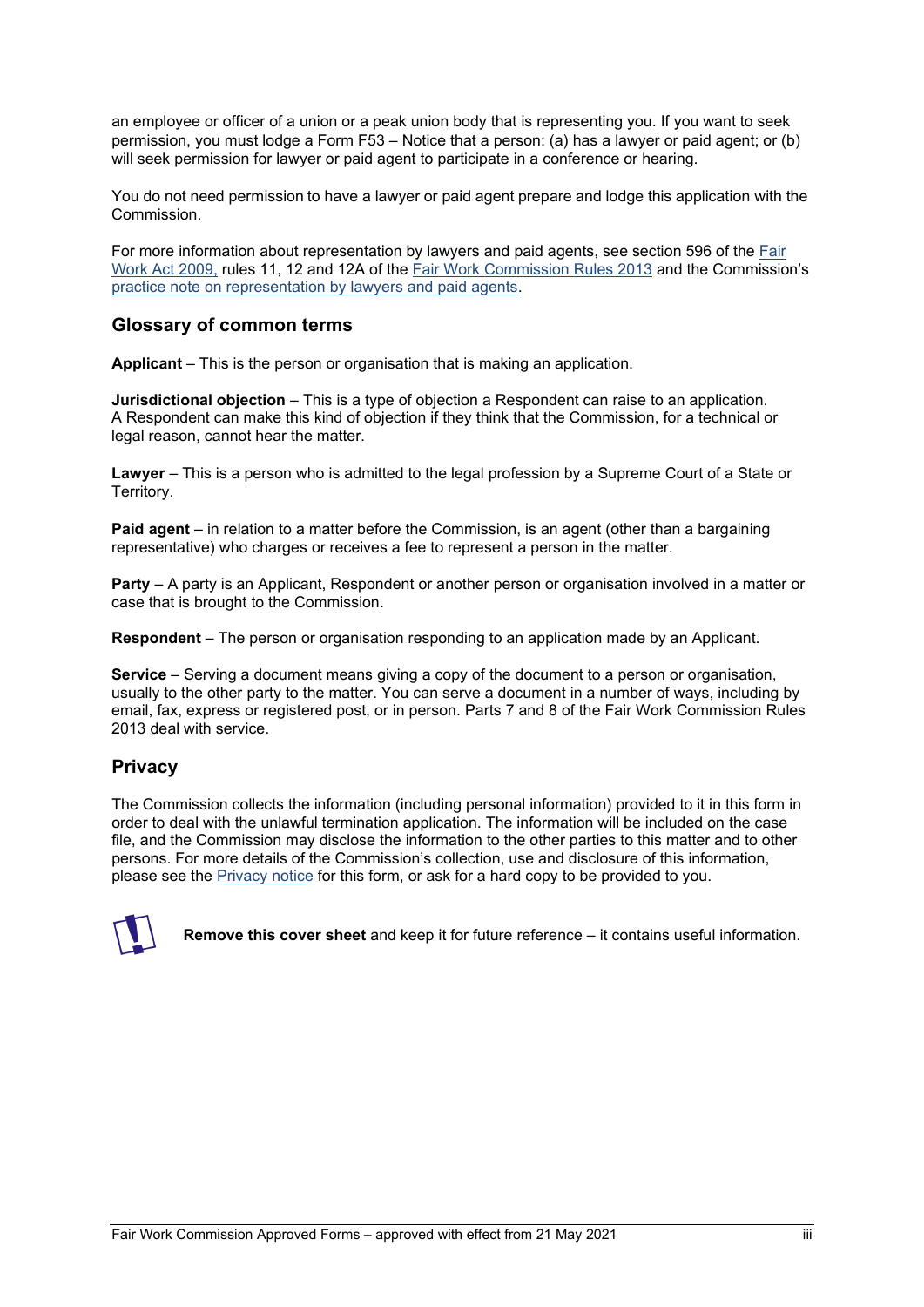# **Form F9 – Application for the Commission to deal with an unlawful termination dispute**

[Fair Work Act 2009,](https://www.legislation.gov.au/Series/C2009A00028) s. 773, Fair Work Commission Rules 2013, rule 45

This is an application to the Fair Work Commission (Commission) to deal with an unlawful termination dispute under Part 6-4 of the [Fair Work Act 2009.](https://www.legislation.gov.au/Series/C2009A00028)



These are the details of the person whose employment has been terminated.

# **The Applicant (you)**

| <b>Title</b>              | [ ] Mr [ ] Mrs [ ] Ms [ ] Other please specify: |  |  |
|---------------------------|-------------------------------------------------|--|--|
| First name(s)             |                                                 |  |  |
| <b>Surname</b>            |                                                 |  |  |
| <b>Postal address</b>     |                                                 |  |  |
| <b>Suburb</b>             |                                                 |  |  |
| <b>State or territory</b> | <b>Postcode</b>                                 |  |  |
| <b>Phone number</b>       | Fax number                                      |  |  |
| <b>Mobile number</b>      |                                                 |  |  |
| <b>Email address</b>      |                                                 |  |  |

**Note:** If you provide a mobile number the Commission may send reminders to you via SMS.

#### **If the Applicant is an industrial association, also provide the following information**

If the Applicant is an industrial association, note that "you" in this form refers to the employee whose industrial interests the Applicant is entitled to represent.

| Name of<br>association |  |
|------------------------|--|
| <b>Contact person</b>  |  |
| <b>Phone number</b>    |  |
| <b>Email address</b>   |  |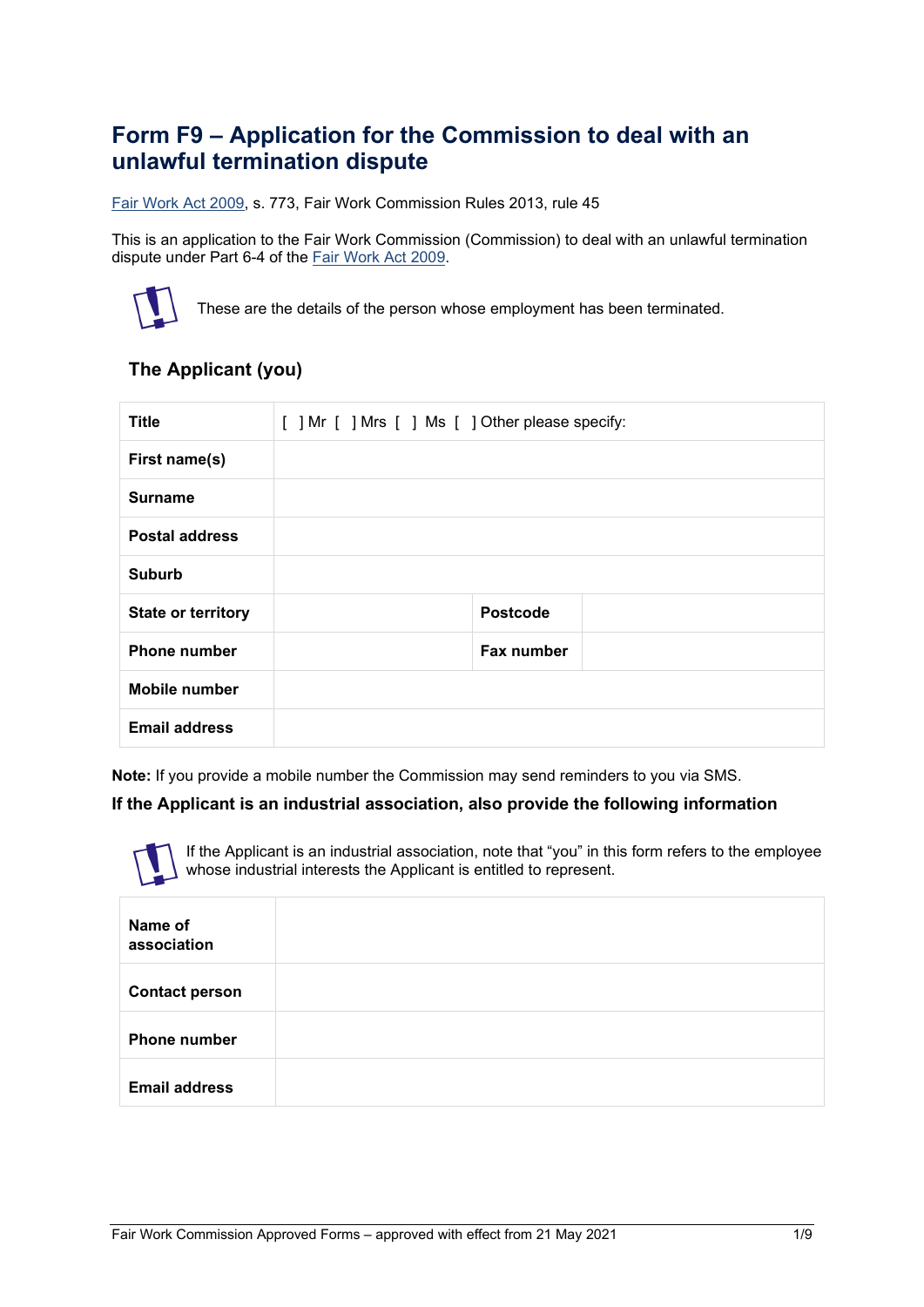## **How would you prefer us to communicate with you?**

- [ ] Email (you will need to make sure you check your email account regularly)
- [ ] Post

## **Do you need an interpreter?**



If you have trouble accessing this information, please contact us. We can arrange to provide it in another format. You can find information about [help for non-English](https://www.fwc.gov.au/about-us/contact-us/accessibility)  [speakers](https://www.fwc.gov.au/about-us/contact-us/accessibility) on our website.

- [ ] Yes Specify language
- [ ] No

#### **Do you require any special assistance at the hearing or conference (eg a hearing loop)?**

[ ] Yes - Please specify the assistance required

[ ] No

# **Do you have a representative?**



A representative is a person or organisation who is representing the Applicant. This might be a lawyer or paid agent, a union or a family member or friend. There is no requirement to have a representative.

[ ] Yes - Provide representative's details below

[ ] No

## **Your representative**



These are the details of the person or organisation who is representing you (if any).

| Name of person            |                   |  |
|---------------------------|-------------------|--|
| Firm, union or company    |                   |  |
| <b>Postal address</b>     |                   |  |
| <b>Suburb</b>             |                   |  |
| <b>State or territory</b> | <b>Postcode</b>   |  |
| <b>Phone number</b>       | <b>Fax number</b> |  |
| <b>Email address</b>      |                   |  |

## **Is your representative a lawyer or paid agent?**

- [ ] Yes
- [ ] No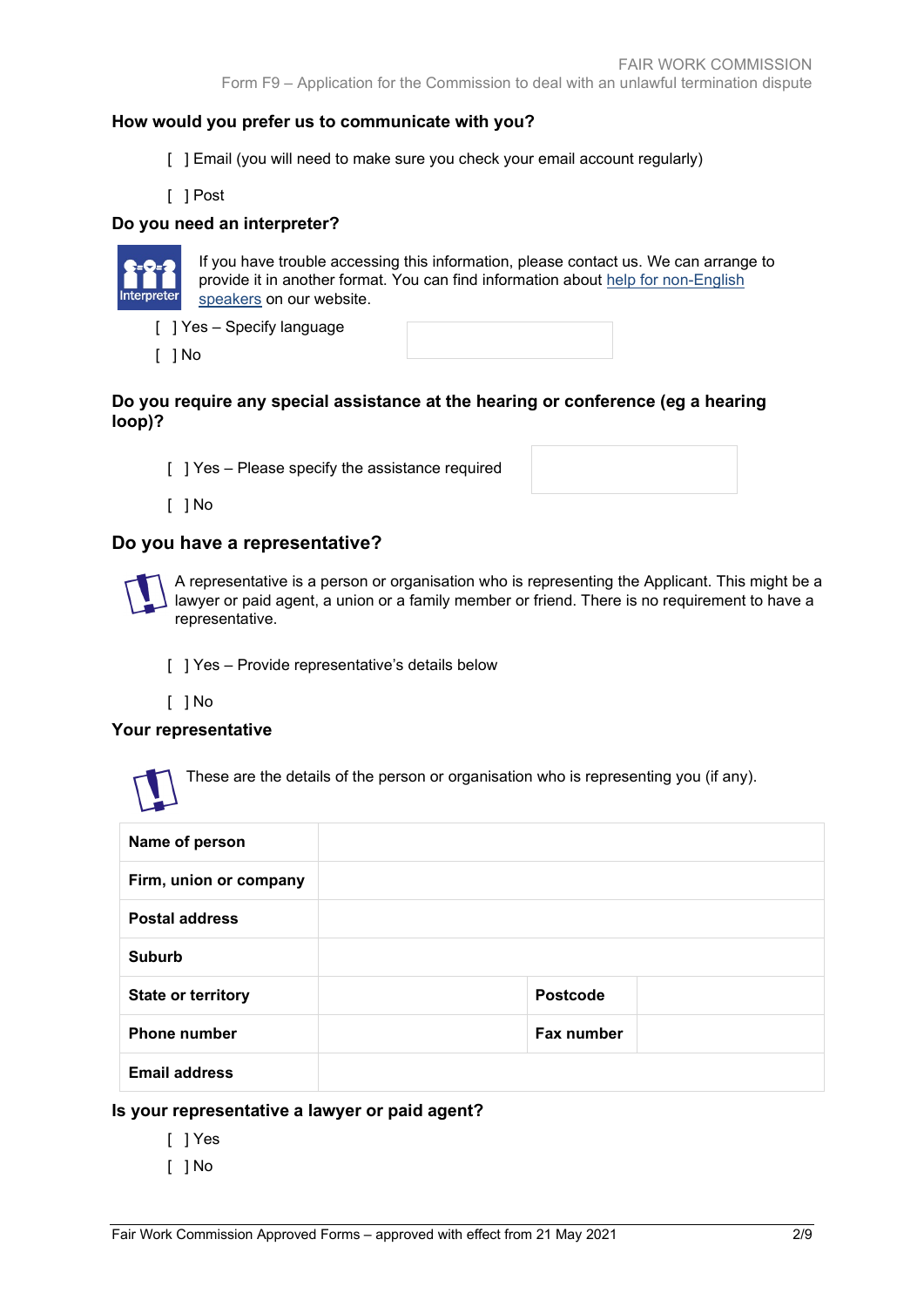# **The Respondent (the employer)**

These are the details of the employer that terminated your employment.

You should provide the legal name of the employer. The legal name is not the trading name or business name of the employer. The employer will usually be a person or a company (with a name ending in Pty Ltd or Ltd), or in some instances a partnership, an incorporated association, or a public sector employer. Your pay slips, PAYG payment summary, appointment letter or employment contract should give the legal name of the employer.

Note that the Commission will send a copy of your application to the contact person you name below.

| Legal name of employer           |                 |  |
|----------------------------------|-----------------|--|
| Employer's ACN (if a<br>company) |                 |  |
| <b>ABN</b>                       |                 |  |
| <b>Contact person</b>            |                 |  |
| <b>Postal address</b>            |                 |  |
| <b>Suburb</b>                    |                 |  |
| <b>State or territory</b>        | <b>Postcode</b> |  |
| <b>Phone number</b>              | Fax number      |  |
| <b>Email address</b>             |                 |  |

## **1. Preliminary**

**1.1 What industry is the employer in?**

## **2. Unlawful termination**

- **2.1 On what date were you notified that your employment was being terminated?**
- **2.2 What date did the termination of your employment take effect?**

## **2.3 Are you making this application within 21 calendar days after your employment was terminated?**

- [ ] Yes
- [ ] No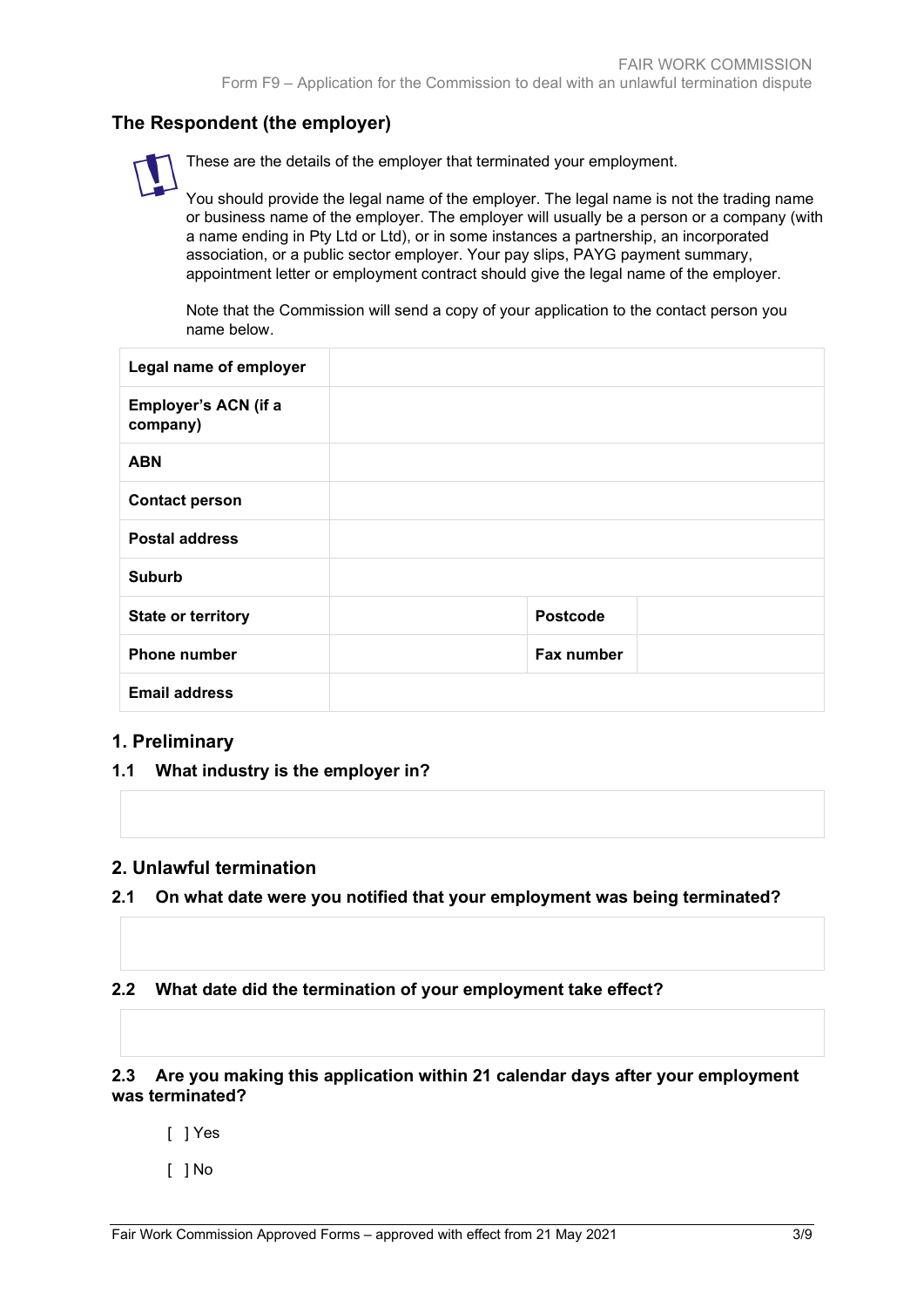**If you answered No** – Explain the reason for the delay, including any steps you have taken to dispute the dismissal or any other reason you think the Commission should take into account in considering whether to accept your application out of time.

**2.4 Section 723 of the Fair Work Act 2009 provides that a person must not make an unlawful termination application in relation to conduct if the person is able to make a general protections court application in relation to the conduct (see Division 8 of Part 3-1). Do you consider that you are not entitled to make a general protections court application?**

- [ ] Yes
- [ ] No

**2.5 Have you made another claim to the Commission or to any other organisation regarding your termination (eg a general protections application involving dismissal)?**

- [ ] Yes
- [ ] No

If you answered **Yes** – Provide the details of where that claim was made and the remedy or remedies you sought.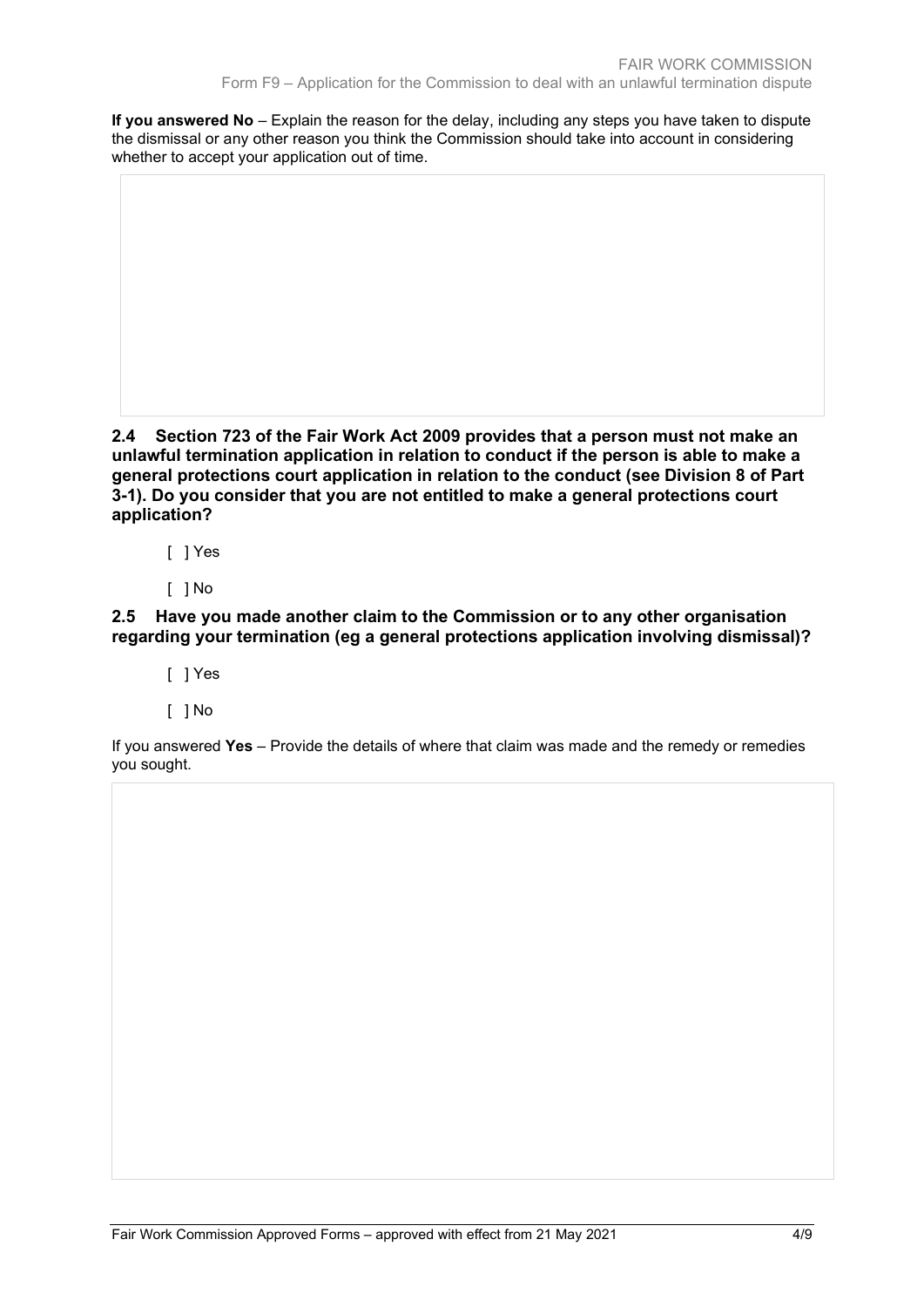# **3. Alleged unlawful reason(s)**

## **3.1 What reasons (if any) did the employer give for terminating your employment?**

Using numbered paragraphs, specify the reason(s), if any, given by the employer for terminating your employment. Attach any letter of termination and/or separation certificate given to you by the employer. Note that the Commission will send copies of any documents you provide to the employer. Attach extra pages if necessary.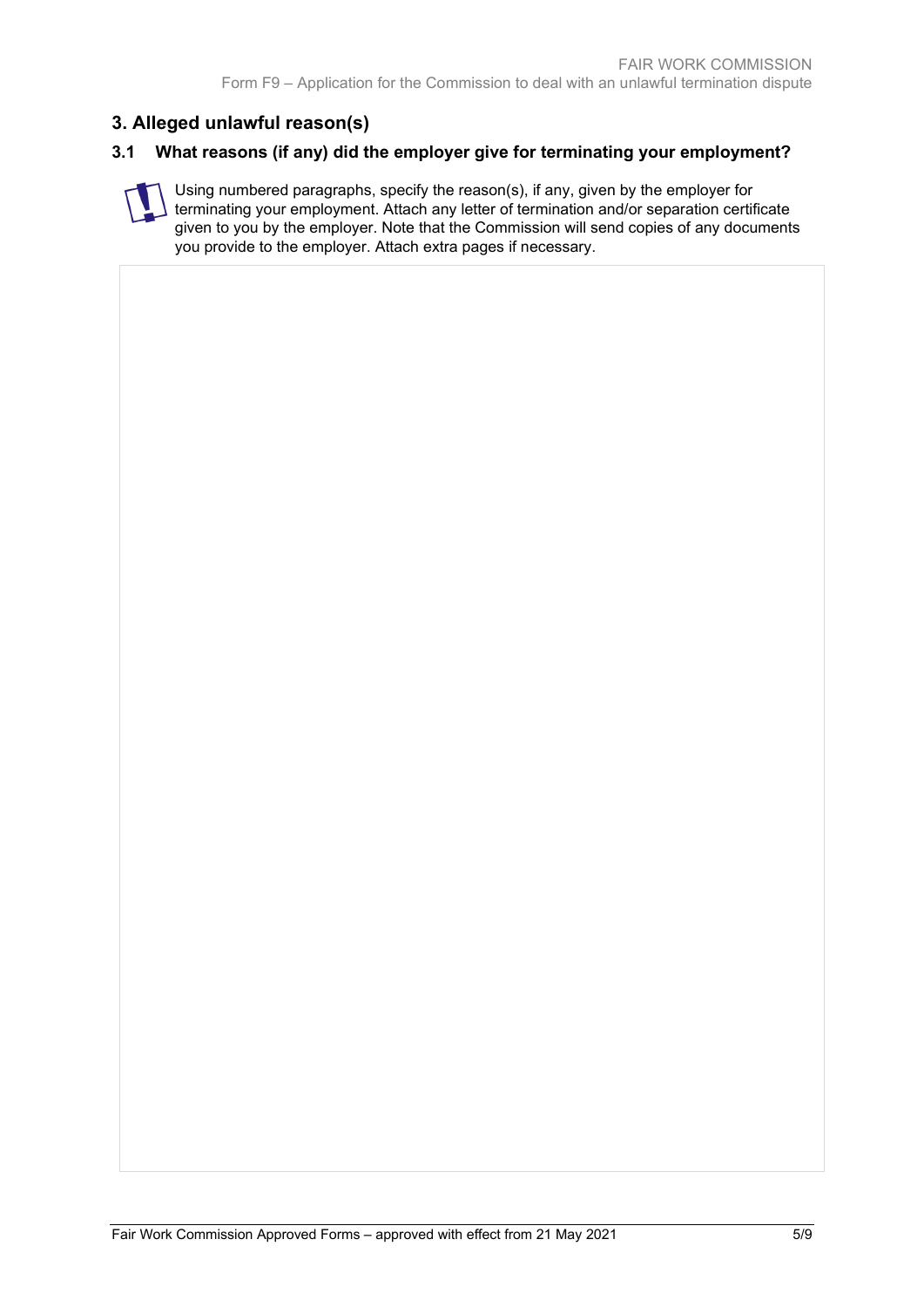## **3.2 Which unlawful reason(s) set out in the Fair Work Act 2009 was/were the basis for the employer terminating your employment?**



An unlawful termination application should only be made if the employer terminated your employment for one or more of the unlawful reasons found in section 772 of the [Fair Work Act](https://www.legislation.gov.au/Series/C2009A00028)  [2009](https://www.legislation.gov.au/Series/C2009A00028) listed below

#### **Temporary absence due to illness or injury**

[ ] Temporary absence from work because of illness or injury (as defined in the Fair Work Regulations 2009)

#### **Trade union membership or participation in trade union activities**

- [ ] Trade union membership
- [ ] Participation in trade union activities outside working hours or, with the employer's consent, during working hours
- [ ] Non-membership of a trade union
- [  $\vert$  ] Seeking office as a representative of employees
- [ ] Acting or having acted in the capacity of a representative of employees

#### **Filing a complaint or participating in proceedings**

- [ ] The filing of a complaint against an employer involving alleged violation of laws or regulations or recourse to competent administrative authorities
- [ ] The participation in proceedings against an employer involving alleged violation of laws or regulations or recourse to competent administrative authorities

#### **Discrimination**

- [ ] Race
- [ ] Colour
- [ ] Sex
- [ ] Sexual orientation
- [ ] Age
- [ ] Physical or mental disability
- [ ] Marital status
- [ ] Family or carer's responsibilities
- [ ] Pregnancy
- [ ] Religion
- [ ] Political opinion
- [ ] National extraction or social origin
- [ ] Absence from work during maternity leave or other parental leave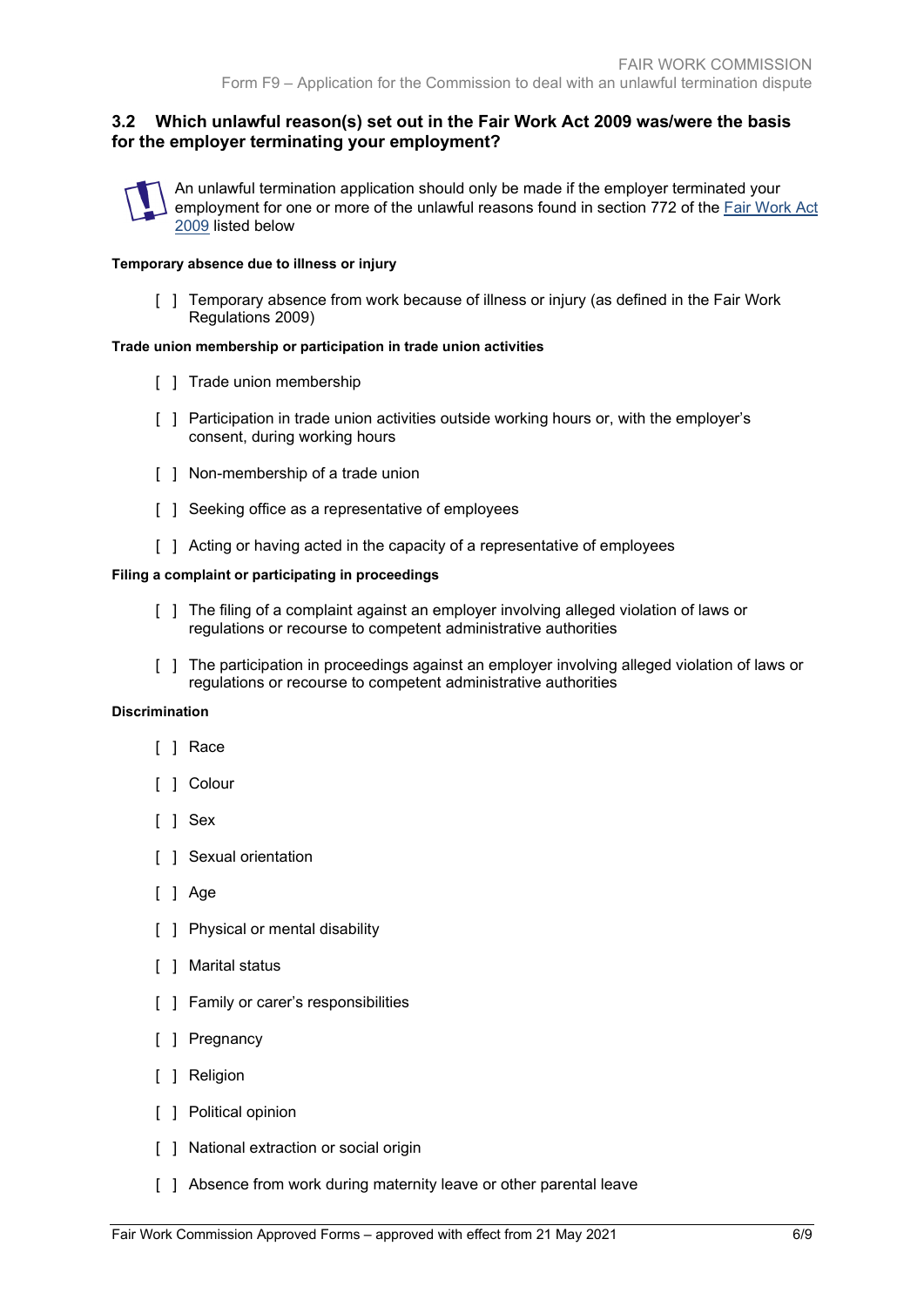#### **Temporary absence due to voluntary emergency management activity**

[ ] Temporary absence from work for the purpose of engaging in a voluntary emergency management activity, where the absence is reasonable having regard to all the circumstances

## **4. Remedy**

## **4.1 What outcome are you seeking by lodging this application?**

Attach extra pages if necessary.

## **Disclosure of information**

The Commission will provide a copy of this application and any attachments to the other parties in this matter. This includes:

- the employer
- any legal representatives.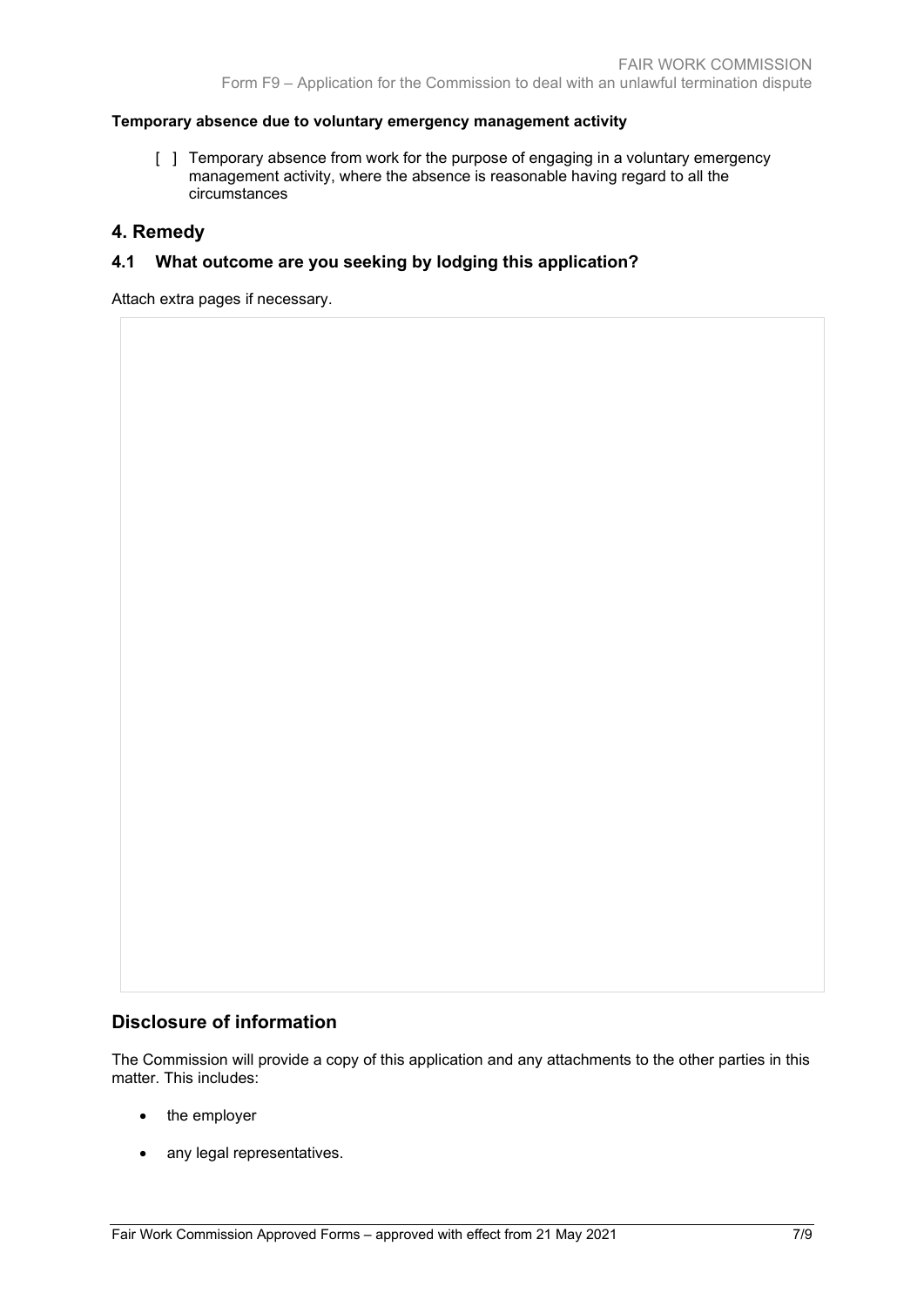# **Consent to contact by researchers**

The Commission undertakes research with participants in unlawful termination matters to ensure a high quality process. Some research may be undertaken by external providers on behalf of the Commission.

Do you consent to the contact details provided on page 1 of this form being provided to an external provider of research services for the sole purpose of inviting you to participate in research?

- [ ] Yes
- [ ] No

## **Signature**



If you are completing this form electronically and you do not have an electronic signature you can attach, it is sufficient to type your name in the signature field. You must still complete all the fields below.

| <b>Signature</b>      |  |
|-----------------------|--|
| Name                  |  |
| Capacity/<br>Position |  |
| <b>Date</b>           |  |

If you are not the Applicant and are completing and signing this form on the Applicant's behalf, include an explanation of your authority to do so in the Capacity/Position section above.

## **PLEASE RETAIN A COPY OF THIS FORM FOR YOUR OWN RECORDS**